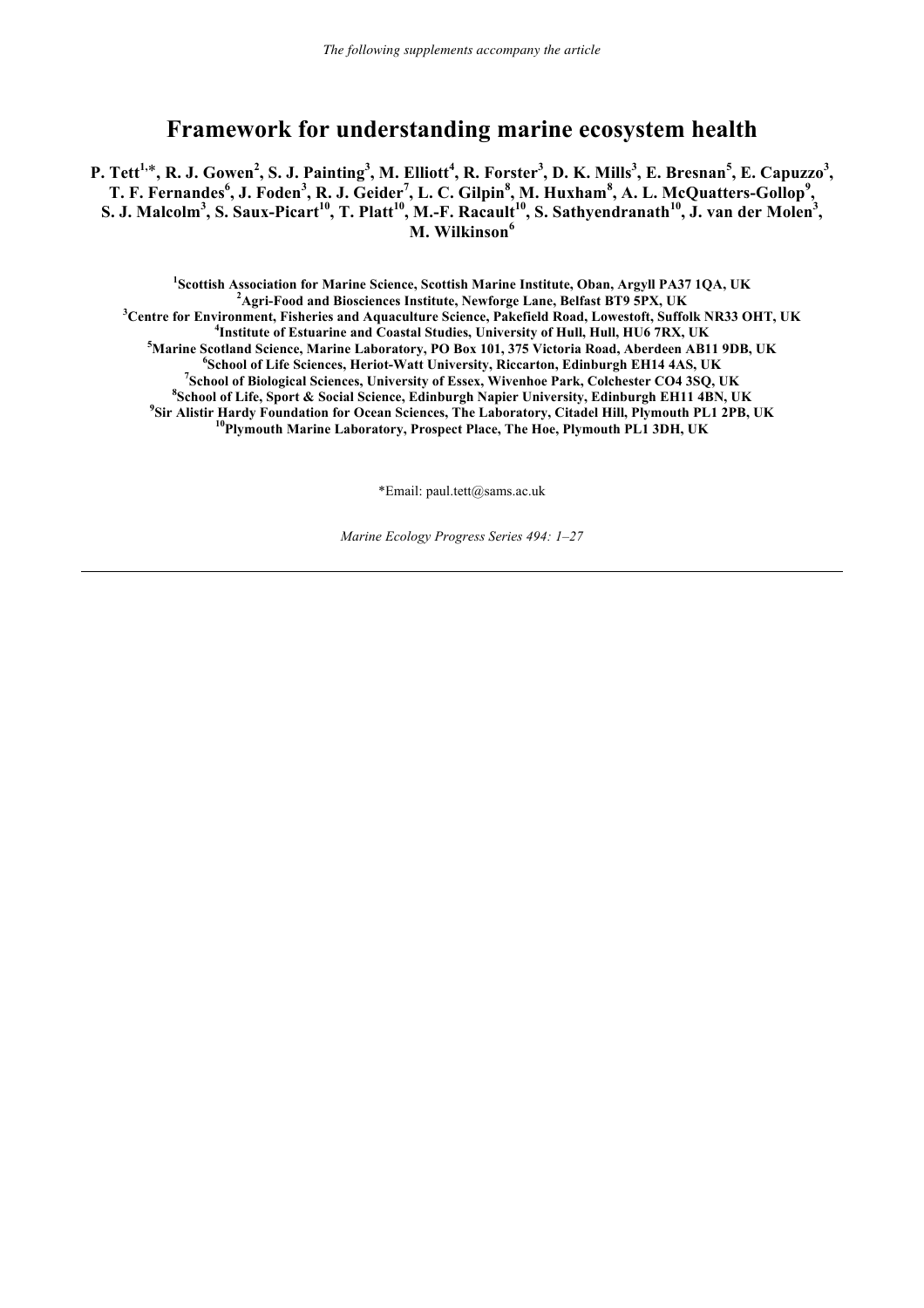## **SUPPLEMENT 1. LEGISLATION AND ECOSYSTEM HEALTH**

The need to observe and manage the state of ecosystems as a whole is recognized in the 'Ecosystem Approach' and the marine environmental protection laws of several states. Table S1 contains extracts from some relevant documents, emphasizing phrases requiring or emphasizing an integrated or holistic approach.

Table S1. Some details of the 'Ecosystem Approach' and related 'Ocean Policies'. Words implying an integrated, i.e. holistic, approach (to ecosystems) have been underlined

| <b>Source</b>                                                                                                                                | Extract                                                                                                                                                                                                                                                                                                                                                                                                                                                                                                                                                                                                                                                                                                                                                                                                                                                                                                                                                                                                                                   |
|----------------------------------------------------------------------------------------------------------------------------------------------|-------------------------------------------------------------------------------------------------------------------------------------------------------------------------------------------------------------------------------------------------------------------------------------------------------------------------------------------------------------------------------------------------------------------------------------------------------------------------------------------------------------------------------------------------------------------------------------------------------------------------------------------------------------------------------------------------------------------------------------------------------------------------------------------------------------------------------------------------------------------------------------------------------------------------------------------------------------------------------------------------------------------------------------------|
| Selected principles of the<br><b>Ecosystem Approach updated</b><br>(SCBD, 2012) from those<br>accepted at the Earth Summit in<br>Rio in 1992 | 3: Ecosystem managers should consider the effects  of their activities on adjacent<br>and other ecosystems. 5: Conservation of ecosystem structure and functioning, in<br>order to maintain ecosystem services  functioning and resilience depends on a<br>dynamic relationship within species, among species and between species and their<br>abiotic environment, as well as the physical and chemical interactions within the<br>environment. 7: The ecosystem approach should be undertaken at the appropriate<br>spatial and temporal scales. Boundaries for management will be defined<br>operationally  The  approach is based upon the hierarchical nature of biological<br>diversity characterized by the interaction and integration of genes, species and<br>ecosystems. 8:  objectives for ecosystem management should be set for the long<br>term. 9: Management must recognize the change is inevitable. 10:  seek the<br>appropriate balance between, and integration of, conservation and use of biological<br>diversity. |
| Australia's Oceans Policy of<br>1998, according to IOC (2007)                                                                                | [A] framework for integrated and ecosystem-based planning and management of all<br>of Australia's marine jurisdictions. Its vision is of 'healthy oceans, cared for and<br>used wisely for the benefit of all, now and in the future'.                                                                                                                                                                                                                                                                                                                                                                                                                                                                                                                                                                                                                                                                                                                                                                                                    |
| White Paper of 1998 on the<br>Development of China's Marine<br>Programmes, from IOC (2007)                                                   | The basic objective of comprehensive marine management is to ensure a healthy<br>marine environment and the sustainable utilization of marine resources.                                                                                                                                                                                                                                                                                                                                                                                                                                                                                                                                                                                                                                                                                                                                                                                                                                                                                  |
| European Water Framework<br>Directive (EC 2000)                                                                                              | policy on the environment is to contribute to pursuit of the objectives of<br>preserving, protecting and improving the quality of the environment, in prudent and<br>rational utilisation of natural resources; aims to achieve good ecological status,<br>defined (Annex V) as that of a (fresh or salt) water body in which conditions deviate<br>only slightly from those normally associated with the surface water body type under<br>undisturbed conditions; 'ecological status' (article 2.21) is an expression of the<br>quality of the structure and functioning of aquatic ecosystem, defined (for coastal<br>waters) by 'biological elements' for phytoplankton, 'other aquatic flora' and 'benthic<br>invertebrates', and supporting hydromorphological and physico-chemical elements.                                                                                                                                                                                                                                        |
| <b>European Marine Strategy</b><br>Framework Directive (EC 2008)                                                                             | ' apply an ecosystem-based approach to the management of human activities,<br>ensuring that the collective pressure of such activities is kept within levels<br>compatible with the achievement of good environmental status  [which (article<br>3.5)] means the  status of marine waters where these provide ecologically diverse<br>and dynamic oceans and seas which are clean, healthy and productive within their<br>intrinsic conditions, and the use of the marine environment is at a level that is<br>sustainable  [and] the structure, functions and processes of the constituent marine<br>ecosystems  allow those ecosystems to function fully and to maintain their<br>resilience to human-induced environmental change'; good status is to be assessed<br>using 11 'Qualitative Descriptors' including requirements for (1) maintenance of<br>biodiversity, (3) healthy stocks of exploited fish and shellfish, (4) normal structure of<br>food webs, (5) minimal eutrophication, (6) protection of seafloor integrity.     |
| COM (2010) Annex part A                                                                                                                      | (3)  it is important that assessment considers the main cumulative and synergetic<br>effects of impacts on the marine ecosystem '                                                                                                                                                                                                                                                                                                                                                                                                                                                                                                                                                                                                                                                                                                                                                                                                                                                                                                         |
| USA Oceans Act of 2000,<br>according to IOC (2007)                                                                                           | established a commission which proposed (2004) a 'move toward an ecosystem-<br>based management approach'.                                                                                                                                                                                                                                                                                                                                                                                                                                                                                                                                                                                                                                                                                                                                                                                                                                                                                                                                |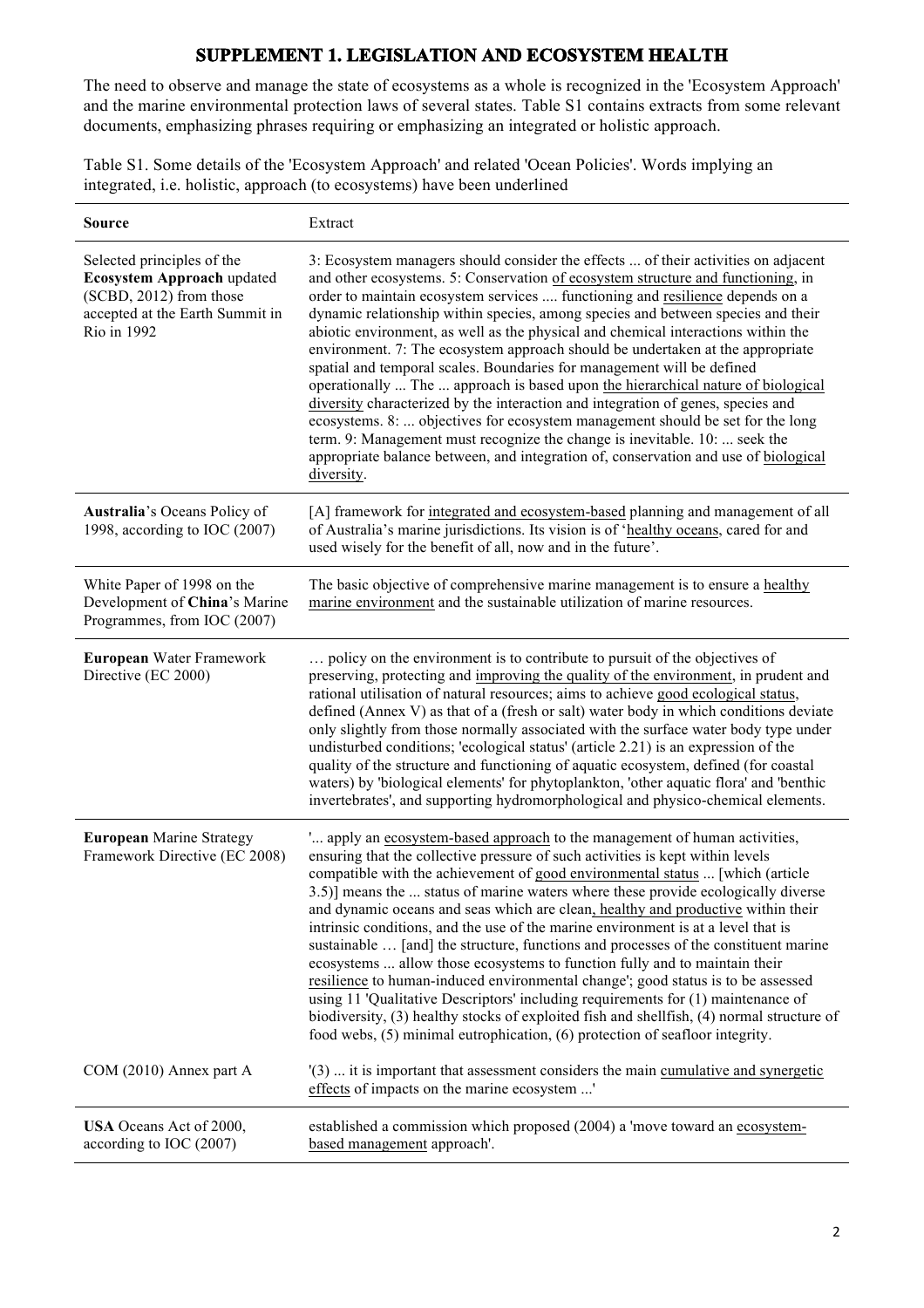## **SUPPLEMENT 2. SYMPTOMS OF ECOSYSTEM PATHOLOGY**

Elliott (2011) described 'ecosystem health' as providing protection against the 'ecosystem pathologies' of Harding (1992) and McLusky & Elliott (2004) that are listed in Table S2. Odum (1985) listed trends expected in 'stressed ecosystems' (Table S3), basing these on a conceptual model of ecosystem succession under undisturbed conditions (Odum 1969). These 2 sets of illhealth diagnostics were used as the basis for the *empirical* (aggregatable) criteria for marine ecosystem health in Table 1 in the main text. (See glossary in main text for explanations of italicised terms.)

Table S2. Seven indicators of ecosystem pathology (modified from Harding 1992 by McLusky & Elliott 2004)

| Category                                       | <b>Symptoms</b>                                                                                                                          |
|------------------------------------------------|------------------------------------------------------------------------------------------------------------------------------------------|
| <b>Primary production:</b>                     | the organic production of a system which may be overstimulated through increased<br>sewage inputs;                                       |
| Nutrients (fate $\&$ effects):                 | the increase in concentration as the result of increased diffuse and point source<br>discharges but also as the cause of eutrophication; |
| Species diversity (abiotic areas):             | the removal of species which are intolerant of change under stressful conditions<br>and the encouragement of tolerant species;           |
| Community instability (biotic<br>composition): | the increase in biological turnover due to the dynamics of stress-tolerant species;                                                      |
| Size and biomass spectrum:                     | the tendency towards smaller, r-strategist organisms under stressed conditions;                                                          |
| Disease/anomaly prevalence:                    | the reduced tolerance of organisms to infection and pathological anomalies under                                                         |
|                                                | stress:                                                                                                                                  |
| Contaminant uptake and                         | the increased accumulation of conservative contaminants and perhaps the                                                                  |
| response:                                      | production of detoxification mechanisms after exposure.                                                                                  |

Table S3. Trends expected in stressed ecosystems: those experiencing 'a disorganizing or detrimental influence' (Odum 1985)

| Category                          | <b>Trend</b>                                                                                                                                                                                                                                                                                                                                                                                                                                                                                                                                                    |
|-----------------------------------|-----------------------------------------------------------------------------------------------------------------------------------------------------------------------------------------------------------------------------------------------------------------------------------------------------------------------------------------------------------------------------------------------------------------------------------------------------------------------------------------------------------------------------------------------------------------|
| <b>Energetics</b>                 | 1. Community respiration increases<br>2. Ratio of production to respiration becomes unbalanced<br>3. Ratios of production and respiration to biomass increase<br>4. Importance of auxiliary energy production increases<br>5. Exported or unused primary production increases                                                                                                                                                                                                                                                                                   |
| <b>Nutrient cycling</b>           | 6. Nutrient turnover increases<br>7. Horizontal transports increase and vertical cycling decreases<br>8. Nutrient losses from system increases                                                                                                                                                                                                                                                                                                                                                                                                                  |
| <b>Community</b><br>structure     | 9. Proportion of <i>r-strategeists</i> increases<br>10. Size of organisms decreases<br>11. Lifespan of organisms or parts decreases<br>12. Food chains shorten (because of reduced energy flow to higher levels or greater sensitivity of<br>predators to stress)<br>13. Species diversity decreases and dominance increases (if original diversity is low, reverse<br>may occur); redundancy of parallel ecosystem processes decreases                                                                                                                         |
| General, system-<br>level, trends | 14. Ecosystem becomes more open (i.e. input and output [environments] become more important<br>as internal cycling is reduced)<br>15. Autogenic succession trends reverse (succession reverts to earlier stages)<br>16. Efficiency of resource use decreases<br>17. Parasitism and other negative interactions increase, and mutualism and other positive<br>interactions decrease<br>18. Functional properties (such as community metabolism) are more robust (homeostatic –<br>resistant to stressors) than are species composition and structural properties |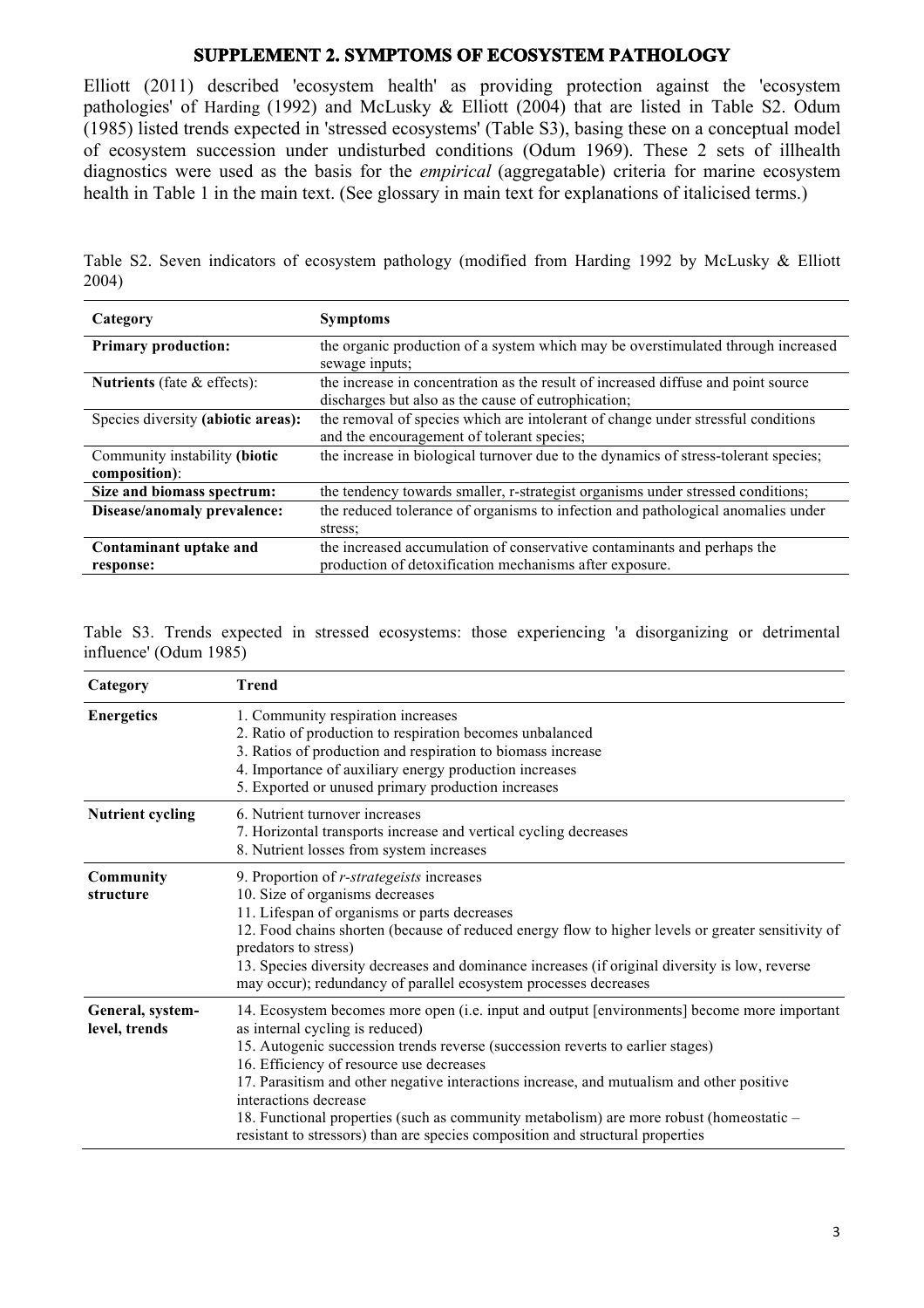#### **Supplement 3. ECOSYSTEM ORGANIZATION**

Costanza (1992) reached a definition of ecosystem health as 'a comprehensive, multiscale, dynamic, hierarchical measure of system *resilience*, *organization*, and *vigor*' on the basis of a review that is summarized in Table S4. As discussed in our main text, *biodiversity* is a component of ecosystem organization, but the relationship between it and ecosystem functioning is not simple, and has been much debated. Table S5, drawn from Hooper et al. (2005) lists statements that can be made about this relationship with comparatively high confidence. Their sources refer mainly to terrestrial communities.

Table S4. Costanza's (1992) 'Concept definitions of ecosystem health'

| Health as                                         | Expansion and Discussion (Costanza)                                                                                                                                                                                                                                                                                                                                                                                                                                                                                                                                                 | Comments (authors)                                                                                                                                                                                                                                                                                                                                                                                               |
|---------------------------------------------------|-------------------------------------------------------------------------------------------------------------------------------------------------------------------------------------------------------------------------------------------------------------------------------------------------------------------------------------------------------------------------------------------------------------------------------------------------------------------------------------------------------------------------------------------------------------------------------------|------------------------------------------------------------------------------------------------------------------------------------------------------------------------------------------------------------------------------------------------------------------------------------------------------------------------------------------------------------------------------------------------------------------|
| homeostasis                                       | ' any and all changes in the system  [measured<br>by change] in any indicator beyond the range of<br>'normal variation'  represent a decrease in<br>health.' But it is difficult to define a normal range<br>for ecosystems, of which there are small<br>populations. Furthermore, nature is in a constant<br>state of change, and not all change is bad.                                                                                                                                                                                                                           | Homoeostasis is 'the tendency towards a<br>relatively stable equilibrium between<br>interdependent elements' (Concise Oxford<br>Dictionary).                                                                                                                                                                                                                                                                     |
| the absence<br>of disease                         | Requires definition of disease, which can lead to<br>circular arguments. Perhaps 'a perturbation [of the<br>system] with  a specific cause and characteristic<br>symptoms  [i.e.] certain negative effects.  but<br>without an independent definition of health it is<br>impossible to know which  stresses really cause<br>problems (are negative versus positive) and to<br>what degree.'                                                                                                                                                                                         | Costanza's argument is that health is more than<br>absence of known diseases. His use of the word<br>'stress' sometimes implies external pressure on<br>the system, sometimes a disease in the system.                                                                                                                                                                                                           |
| diversity or<br>complexity                        | 'the idea is that diversity or complexity are<br>predictors of stability or resilience and that these<br>are measures of health. This linkage has been the<br>subject of much controversy in the ecological<br>literature '                                                                                                                                                                                                                                                                                                                                                         | See 'Organization and biodiversity' in main text.                                                                                                                                                                                                                                                                                                                                                                |
| stability or<br>resilience                        | 'Healthy organisms have the ability to resist<br>disease organisms. They are resilient and recover<br>quickly after a perturbation. Hence this leads to<br>the definition of health as the ability to recover<br>from stress.  [but] this definition says nothing<br>about the system's operating level or degree of<br>organization  [thus] a more appealing definition<br>of resilience is 'the ability of a system to maintain<br>its structure and patterns of behaviour in the face<br>of disturbance' (Holling 1986)  [which] stresses<br>the adaptive nature of ecosystems.' | Need to distinguish resistance to external<br>pressures from adaption to those pressures. Some<br>systems behave hysterically in response to<br>pressure changes and some authors have used<br>'resilience' to refer to the recovery from<br>perturbation (see Elliott et al. 2007, Tett et al.<br>2007). Systems that cannot resist, recover, or<br>adapt, can survive by change, often called regime<br>shift. |
| vigor or<br>scope for<br>growth                   | It has been hypothesized that a system's ability to<br>recover from stress  is related to its overall<br>metabolism or energy flow (Odum 1971) or to its<br>'scope for growth' (Bayne et al. 1987)                                                                                                                                                                                                                                                                                                                                                                                  | 'Vigor' is related to the classical Greek concept of<br>eudaimonia (Parry 2009) and the 'flourishing'<br>aspect of health; it underpins resilience.                                                                                                                                                                                                                                                              |
| balance<br><b>between</b><br>system<br>components | It is widely accepted in Eastern traditional<br>medicine that 'a healthy system is one that<br>maintains the proper balance between system<br>components. This idea of balance is deeply<br>ingrained in ecological theory  but has usually<br>been used as a general explanation for existing<br>distributions (the ecosystem is in balance) rather<br>than in any predictive or diagnostic way.'                                                                                                                                                                                  | See Gowen et al. (2012).                                                                                                                                                                                                                                                                                                                                                                                         |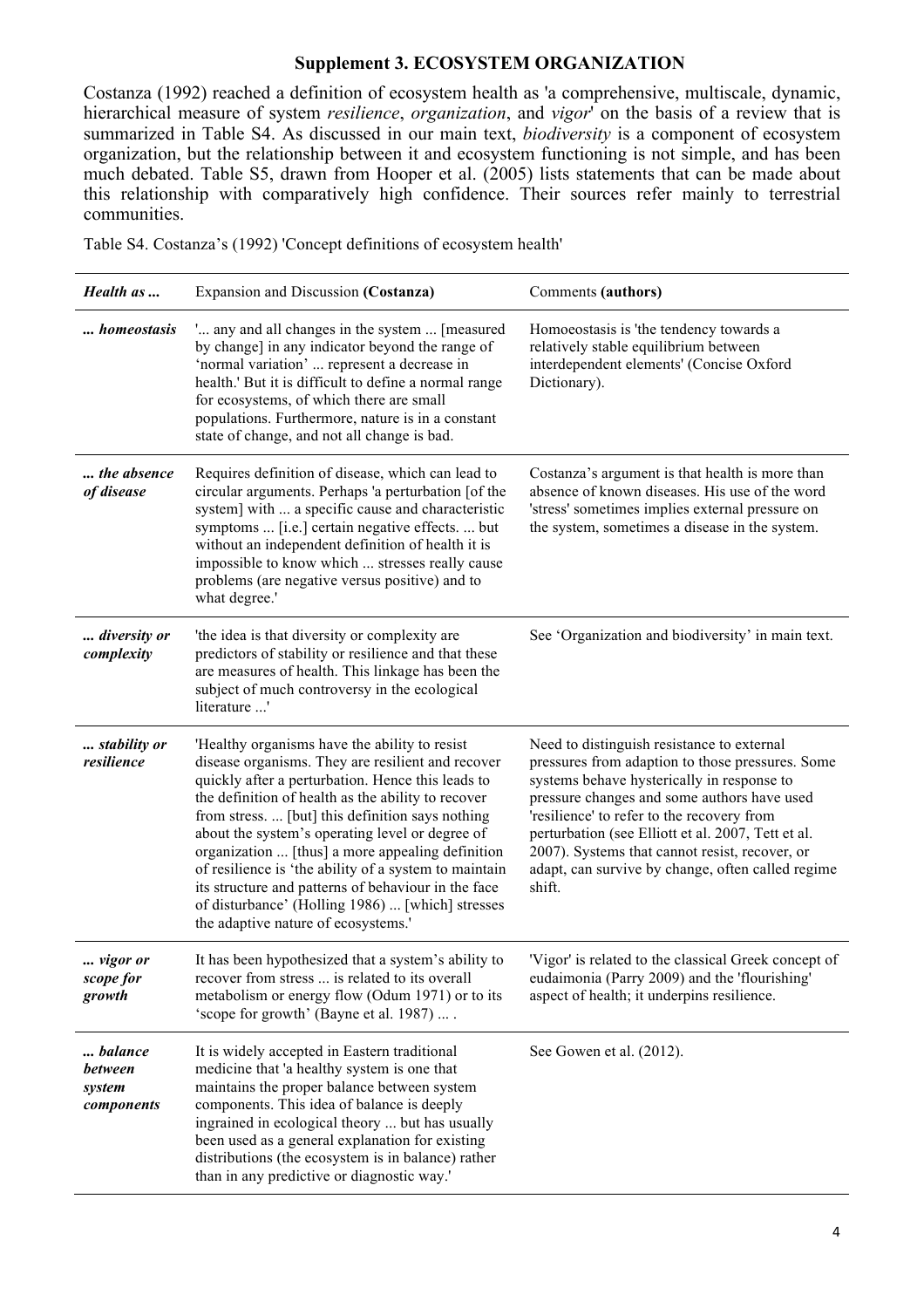Table S5. Some high-confidence conclusions (Hooper et al. 2005) concerning effects of biodiversity on ecosystem functioning, mainly in terrestrial communities

'Species' functional characteristics strongly influence ecosystem properties.'

'Alteration of biota in ecosystems via species invasions and extinctions caused by human activities has altered ecosystem goods and services in many well-documented cases.'

'The effects of species loss or changes in composition, and the mechanisms by which the effects manifest themselves, can differ among ecosystem properties, ecosystem types, and pathways of potential community change.' 'Some ecosystem properties are initially insensitive to species loss because (a) eco-systems may have multiple species that carry out similar functional roles, (b) some species may contribute relatively little to ecosystem properties, or (c) properties may be primarily controlled by abiotic environmental conditions.'

'More species are needed to insure a stable supply of ecosystem goods and services as spatial and temporal variability increases, which typically occurs as longer time periods and larger areas are considered.'

'Certain combinations of species are complementary in their patterns of resource use and can increase average rates of productivity and nutrient retention.'

'Having a range of species that respond differently to different environmental perturbations can stabilize ecosystem process rates in response to disturbances and variation in abiotic conditions.'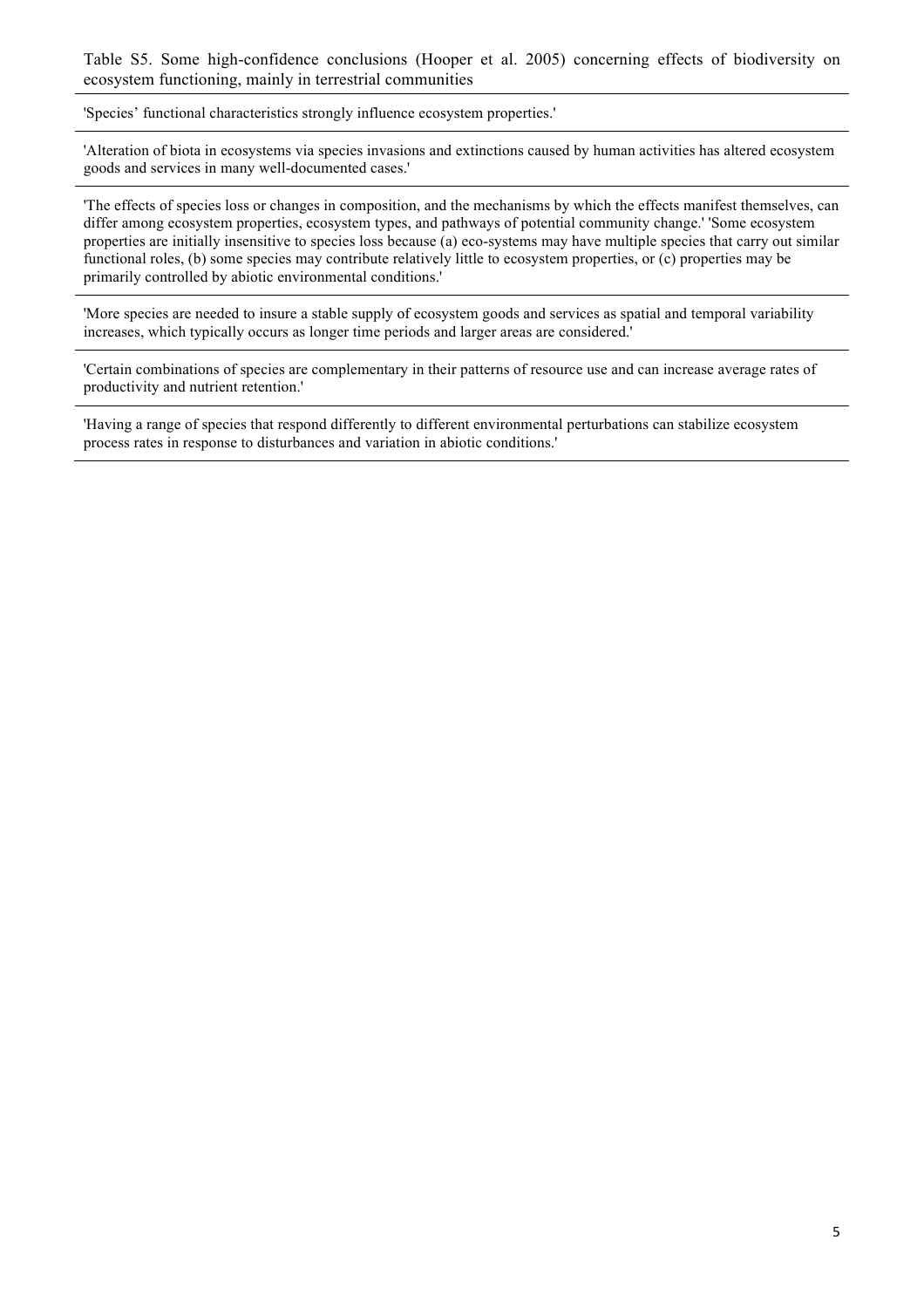## **SUPPLEMENT 4. FUNCTIONAL DIVERSITY IN SOFT-SEDIMENT BENTHOS**

Pearson & Rosenberg (1976, 1978) reported benthic response to organic enrichment both in terms of diversity indices and in a diagram showing a sequence of characteristic organisms and community structure (Gray & Elliott 2009). Glémarec & Hily (1981) categorized these organisms into 'five groups of species which present similar abundance profiles along the enrichment gradient', and Borja et al. (2000) devised a formula to combine the abundance of each group into a continuous scalar variable representing ecological quality or 'benthic community health'. The resulting AZTI Marine Biotic Index (AMBI) has been widely applied to assess anthropogenic perturbations in estuarine and coastal benthic communities (Muxika et al. 2005, Borja et al. 2011). Because the groups were defined in terms of response, they were not functionally homogenous; nevertheless, as defined by Grall & Glémarec (1997) they are distinguishable in terms of functional traits (Table S6). If their abundances are treated as state variables, the groups define a 5-dimensional state space, with AMBI a derived scalar giving distance from a healthy domain.

Table S6. Five groups of species which present similar abundance profiles along benthic enrichment gradients (Grall & Glémarec 1997 after Glémarec & Hily 1981), and leading to the groups used in the AZTI Marine Biotic Index  $(AMBI)^b$  by Borja et al. (2000)

| Group | Response to organic enrichment                                                                                                                | Characteristic members [indicating a functional<br>group                                                                                                                 |
|-------|-----------------------------------------------------------------------------------------------------------------------------------------------|--------------------------------------------------------------------------------------------------------------------------------------------------------------------------|
|       | Very sensitive species; present in <i>normal</i><br>conditions <sup>a</sup>                                                                   | Specialist carnivores and some deposit-feeding<br>tubicolous polychaetes                                                                                                 |
| П     | Species that are indifferent to enrichment                                                                                                    | Suspension feeders, less selective carnivores and<br>scavengers, present in low densities with little temporal<br>variation                                              |
| Ш     | Tolerant of excess organic matter enrichment; may<br>occur in normal conditions but their populations<br>are stimulated by organic enrichment | Some of the surface-deposit-feeding species, e.g.<br>tubicolous spionids                                                                                                 |
| IV    | Second order opportunistic species                                                                                                            | Small species with a short life cycle, adapted to a life in<br>reduced sediment where they can proliferate: the<br>subsurface deposit feeders related to the cirratulids |
| V     | First order opportunistic species                                                                                                             | Deposit feeders that proliferate in sediments reduced up<br>to the surface, especially the polychaetes Capitella<br>capitata and Scolelepis (Malacoceros) juliginosa     |

<sup>a</sup>Muxika et al. (2005) equated these conditions with 'normal benthic community health' and with 'high' status under the EU Water Framework Directive

<sup>b</sup>The algorithm is: AMBI =  $\sum w_i \cdot A$ , where the *A<sub>i</sub>* are the proportional abundances of the groups (*i* = I ... V), summing to 1, and the weights (*w)* are 0, 1.5, 3, 4.5, 6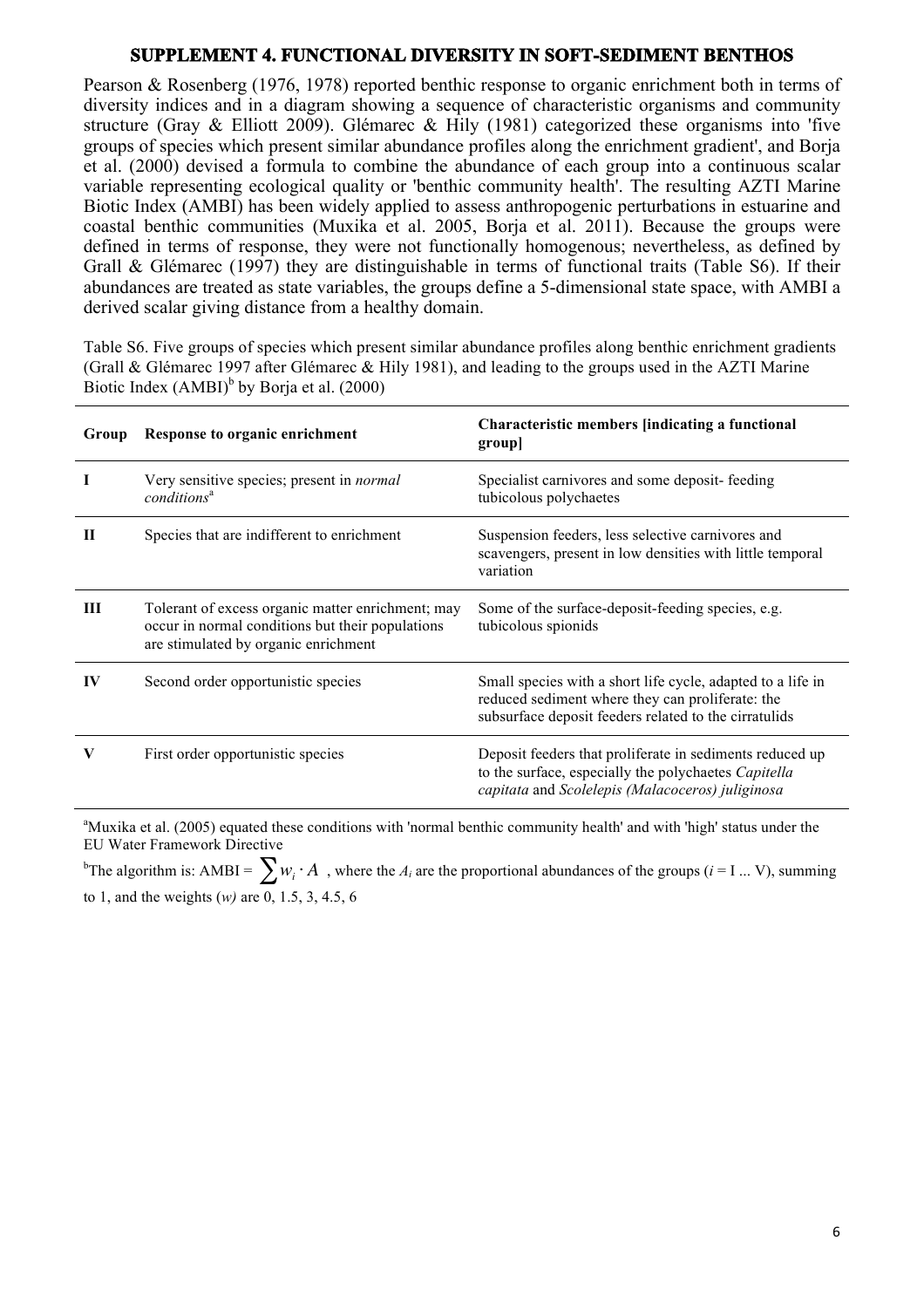## **SUPPLEMENT 5. OBSERVATIONAL METHODS**

Methods for observing spatial and temporal variability in marine ecosystems are listed in Table S7. Such variation, if analysed in terms of ecosystem health, can be related to gradients of pressure and thus used to understand and manage the pressures that disturb health. In addition, we anticipate that the use of these methods will lead to a better understanding of the role of spatial variation in holistic ecosystem function. Some of the methods are new, and thus have been in use for insufficient time to generate the time-series needed for the method of analysing trajectories described in the main text. However, they are likely to become increasingly useful as data accumulates.

Table S7. Summary of platforms, example programmes and methodologies that might be used for assessing holistic ecosystem state and its change. See also Schiff et al. (2002). In column headings:  $T_{\text{max}}$  = typical greatest duration of existing time-series taken from cited examples,  $T_{\text{res}}$  = typical minimum time interval resolved, Span = maximum spatial extent, Grain = typical minimum spatial distance resolved, and Cost = rough estimate of annual cost of using method in power-of-10 euros: e.g. '5' =  $1 - 9 \times 10^5$  euros

| <b>Platform</b> (hardware &<br>institutional arrangements)                                                  | Method                                                          | Measuring (examples)                                                                          | <b>Selected references</b>                                                                                                    | $T_{\rm max}$<br>(yr) | $T_{res}$               | Span                         | Grain              | Cost/unit.year                                                        |
|-------------------------------------------------------------------------------------------------------------|-----------------------------------------------------------------|-----------------------------------------------------------------------------------------------|-------------------------------------------------------------------------------------------------------------------------------|-----------------------|-------------------------|------------------------------|--------------------|-----------------------------------------------------------------------|
| <b>Orbiting satellite</b>                                                                                   | Passive remote sensing                                          | Sea colour and reflectance<br>(e.g. plant pigments,<br>suspended sediments)                   | Holligan et al. 1989, Platt &<br>Sathyendranath 2008, Platt et al.<br>2010                                                    | $30+$                 | days                    | Regional sea,<br>global      | km                 | 7 (for regional sea; inc.<br>satellite cost; marginal<br>$cost = 4-5$ |
| Ships, moorings & landers;<br>observatories (programmes<br>that operate these for long-<br>term monitoring) | Automated sensors, water<br>sampling                            | Physical, chemical<br>properties, plankton,<br>benthos                                        | Mills et al. 2003, Harris 2010,<br>Widdicombe et al. 2010                                                                     | 20                    | hours                   | Site                         | $10 \text{ km}$    | 6 (per site or small<br>network)                                      |
| Fisheries research ships in<br>stock assessments                                                            | Sampling eggs, larvae and<br>adult fish                         | Fish demographics                                                                             | Heath & Speirs 2012                                                                                                           | 80                    | years                   | Regional sea                 | 100 km             | 6                                                                     |
| Research ships in major<br>programmes                                                                       | Any                                                             | Any                                                                                           | Künitzer et al. 1992, Charnock<br>et al. 1994                                                                                 | intermit<br>tent      | hours                   | regional sea                 | km                 | 7 (for 'North Sea Project<br>$88 - 89'$                               |
| <b>Ships of opportunity</b>                                                                                 | Ferrybox: automated flow-<br>through monitors and<br>sampler    | Chlorophyll fluorescence,<br>phytoplankton, chemical<br>properties                            | Petersen et al. 2011.<br>wwwferrybox.com/                                                                                     | >10                   | $>1$ day                | Regional<br>seas, global     | $10 \text{ nm}$    | 5                                                                     |
|                                                                                                             | CPR (Continuous Plankton<br>Recorder) Survey                    | 'Phytoplankton colour<br>index'; (larger) phyto-<br>plankton; zoo-plankton;<br>micro-plastics | Colebrook 1960, Warner &<br>Hays 1994, Batten et al.<br>2003a, b, Edwards et al. 2010,<br>McQuatters-Gollop & Vermaat<br>2011 | $50+$                 | month                   | Regional sea,<br>ocean basin | $10 \text{ nm}$    | 5                                                                     |
| <b>Autonomous underwater</b><br>vehicle (AUV) programmes                                                    | Gliders, wave gliders,<br>Remotely operated<br>oehicles         | Chlorophyll, oxygen                                                                           | Curtin et al. (2005)                                                                                                          | $\theta$              | hours                   | Regional sea,<br>ocean basin |                    | -5                                                                    |
| <b>Conservation monitoring</b>                                                                              | Stocks or condition of<br>selected species                      | e.g. seabird, marine<br>mammal variables                                                      | Wanless et al. 2007, Herman et<br>al. 2011                                                                                    | $40+$                 | annual                  | Part of<br>regional sea      | $100 \text{ km}$   | 5                                                                     |
| <b>Compliance monitoring</b>                                                                                | Benthic survey of at-risk<br>and reference sites                | Seabed and benthos<br>condition                                                               | Borja et al. 2010                                                                                                             | $40+$                 | annual                  | Regional sea                 | $10 m - 100$<br>km | 6 (for UK seas)                                                       |
| Shore based monitoring                                                                                      | Shellfish hygiene: water<br>samples, shellfish toxin<br>content | Harmful algae, toxicity                                                                       | Shumway et al. 1988                                                                                                           | $50+$                 | $\mathbf{bi}$<br>weekly | Regional<br>coast            | $10 - 100$ km      | 6 (for UK waters)                                                     |
|                                                                                                             | Fish landings (and effort)                                      | Fish demographics                                                                             | Thurstan & Roberts 2010                                                                                                       | 150                   | months                  | Regional sea                 | $100 \mathrm{km}$  | 6                                                                     |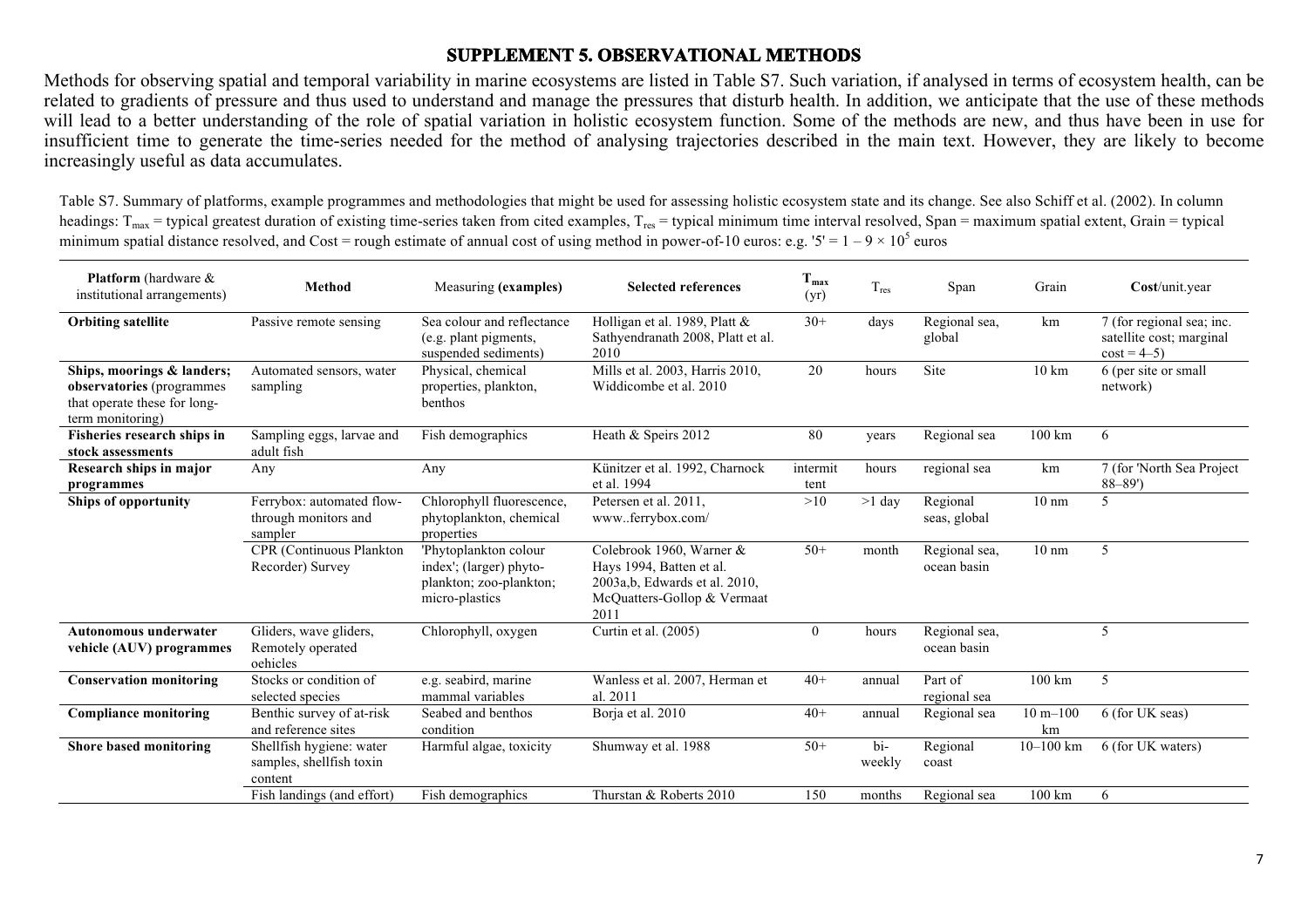#### **SUPPLEMENT 6. A MODEL FOR ECOSYSTEM RESILIENCE**

A simple equation for ecosystem resistance to *pressure* can be derived by analogy from Hooke's Law for the elastic extension of a mechanical spring.<sup> $1$ </sup> The equation is:

$$
\Delta S = -c \cdot \Delta P \tag{S1}
$$

where *S* is a measure of ecosystem *state* or condition, and *P* is a measure of the (external) *pressure* on the ecosystem.  $\Delta S$  and  $\Delta P$  refer to changes relative to an earlier state, or a 'reference' state. The proportionality between changes in state and changes in pressure is given by *compliance*, *c*. This is the inverse of the resilience component *resistance*. The *latitude* is the range of states over which Eq. (1) applies for both  $+\Delta P$  and  $-\Delta P$ , and corresponds to mechanical systems operating within their elastic limit.

In order to specify state more precisely, **S** is defined as a set of ecosystem state variables or derived indicators, averaged or summed over appropriate scales in space and time. Change in this state space is shown by a vector:

$$
\vec{S} = \left\{ \Delta S_i \right\}_{i=1}^{i=n} = \left\{ \Delta S_1, \cdots, \Delta S_i, \cdots, \Delta S_n \right\}
$$
\n(S2a)

Change in a pressure state space can analogously be shown as:

$$
\vec{\mathbf{P}} = {\Delta P_j}_{j=1}^{j=m} = {\Delta P_1, \cdots, \Delta P_j, \cdots \Delta P_m}
$$
\n(S2b)

These vectors can be reduced to scalars by (1) plotting the variables on orthogonal axes, (2) approximately self-standardizing the variables by logarithmic transformation, and (3) computing the Euclidian norm of the vector. This gives the scalar relative change for state (*s*) and pressure (*p*):

$$
s = \sqrt{\sum_{i=1:n} (\Delta \ln(S_i))^2}
$$
\n
$$
p = \sqrt{\sum_{j=1:n} (\Delta \ln(P_j))^2}
$$
\n(S3a)

Change in these scalars comprises (1) long-term components  $p(t)$  and  $s(t) = c \cdot p(t)$ relative to reference conditions, and (2) medium-term, in our case inter-annual, components *p'* and *s'*, where state *scalar variability:*

$$
s' = c' \cdot p' + \varepsilon \tag{S4}
$$

and *c'* is the local *compliance*. Given constant distributions of medium-term pressure variability p' and ecosystem state 'noise'  $\varepsilon$ , the equation predicts  $s' \propto c'$ : i.e. that ecosystem state variability increases with decreasing resilience. The long term trend  $s(t)$  can be estimated by fitting a polynomial to the time-series of *s* relative to an arbitrary reference. Values of *s'* can be estimated as (absolute) deviations from this trend. This method allows resilience to be investigated from time-series of ecosystem states.  $\Rightarrow$  $\overline{a}$ 

Compliance can be estimated from the ratios  $\Delta S : \Delta P$ , **S** : **P** , or *s* to *p*. As exemplified by the distinction between *s(t)* and *s'*, however, compliance need not be a constant. A more general aim is therefore to parameterize the compliance function  $f_c$  in the equation:

$$
\dot{\mathbf{S}} = f_c(\mathbf{S}_1, -\dot{\mathbf{P}}) \tag{S5}
$$

where  $S_I$  is the subset of ecosystem state variables that maintain system integrity.

<sup>&</sup>lt;sup>1</sup>Robert Hooke's first explicit statement (1678) of his law was "ut tensio, sic vis": 'as the extension, so the force' (http://en.wikipedia.org/wiki/Hooke%27s\_law)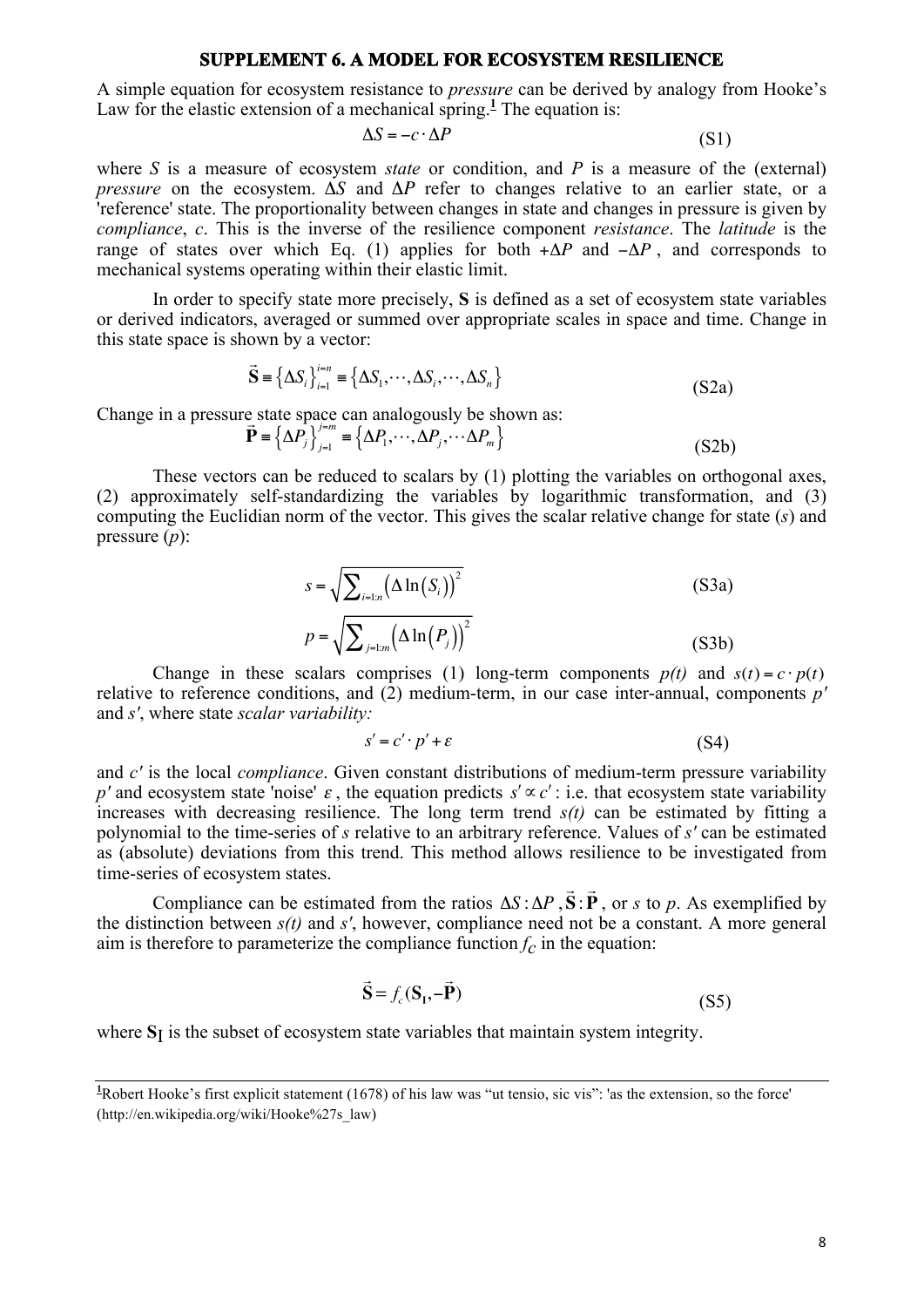#### **SUPPLEMENT 7. PRIMARY PRODUCTION IN THE NORTHERN NORTH SEA**

Pätsch & Radach (1997) concluded that observed primary production in the northern North Sea was 100 to 125 g C m<sup>-2</sup> yr<sup>-1</sup>. Heath & Beare (2008) calculated new production from the observed Spring draw-down in nutrients, 1960 to 2003. Their central value for waters north of 57.5°N (ICES region IVa) was 70 (90% range 52 to 95) g C m<sup>-2</sup> yr<sup>-1</sup>, with higher values during the first 2 decades. In contrast, the Continuous Plankton Recorder (CPR) 'Phyoplankton Colour Index', related to photosynthetic pigments, increased in the non-coastal parts of the North Sea during the late 1980s (McQuatters-Gollop et al. 2007). An earlier version of European Regional Seas Ecosystem Model (ERSEM) estimated primary production between 50 and 75 g C  $m^{-2}$  yr<sup>-1</sup>, with no trend between 1955 and 1983 (Pätsch & Radach 1997). The most realistic simulations with the PROVESS Water Quality Model (PROWQM) estimated 'net microplankton primary production' as 91 (Lee et al. 2002) and 77 (Tett & Lee 2005) g C  $m^{-2}$  yr<sup>-1</sup> for 1998. It is difficult to draw conclusions about the reliability of the simulated time-series, given the diversity of other estimates of production. However, the use of climatological northern boundary conditions excludes from the GETM-ERSEM time-series any interannual variability and trends that might result from changes in the Atlantic inflow to the North Sea.

## **SUPPLEMENT 8. RESEARCH QUESTIONS**

Our review and methodological proposals raise a number of issues that might be resolved through further research. They are listed in Table S8.

|                | <b>Issue involving</b>                   | <b>Broad research questions</b>                                                                                                                                                                                                                                                                                                                                                                                                                                        |
|----------------|------------------------------------------|------------------------------------------------------------------------------------------------------------------------------------------------------------------------------------------------------------------------------------------------------------------------------------------------------------------------------------------------------------------------------------------------------------------------------------------------------------------------|
|                | Biodiversity                             | How meaningful and useful are the concepts of functional (trait and response) diversity?<br>Are they crucial for resilience? Does loss or lack of functional response diversity within a<br>functional group place that group (and ecosystem function) more at risk of elimination?<br>Can species-poor ecosystems potentially contain as much functional diversity within a few<br>generalist and adaptive species as species-rich systems do with high biodiversity? |
| $\mathfrak{D}$ | Pressure and<br>change                   | Ecosystems are open systems and resilience refers to the generic processes by which they<br>maintain their integrity despite flows of energy and materials. How do they respond when<br>these flows change? Are there differences in responses to human as opposed to natural<br>causes of change? Are coastal marine ecosystems, stripped of top predators/large animals,<br>less resistant to climate change and endogenous anthropogenic pressures?                 |
| 3              | Healthy versus<br>pristine<br>ecosystems | Is there a unique healthy condition for an ecosystem instancing a given biome, and is it the<br>condition under minimal human pressure? Or can there be several healthy (fully-<br>functioning) states corresponding to a particular ecohydrodynamic condition, even if the<br>different states provide different services?                                                                                                                                            |
| 4              | Granularity                              | Does spatial heterogeneity contribute to resilience as suggested by theories of panarchy?<br>What areal proportion of an ecosystem needs protection from endogenous pressures to<br>sustain good health? Is the answer different for pelagic and benthic components?                                                                                                                                                                                                   |
| 5              | Choice of state<br>variables             | How many variables are optimal to characterize the health of a marine ecosystem, and what<br>should they be? Should we accept constraints set by an existing set of monitored variables<br>or explore what is possible with developing methodology?                                                                                                                                                                                                                    |

Table S8. Outstanding issues relating to marine ecosystem health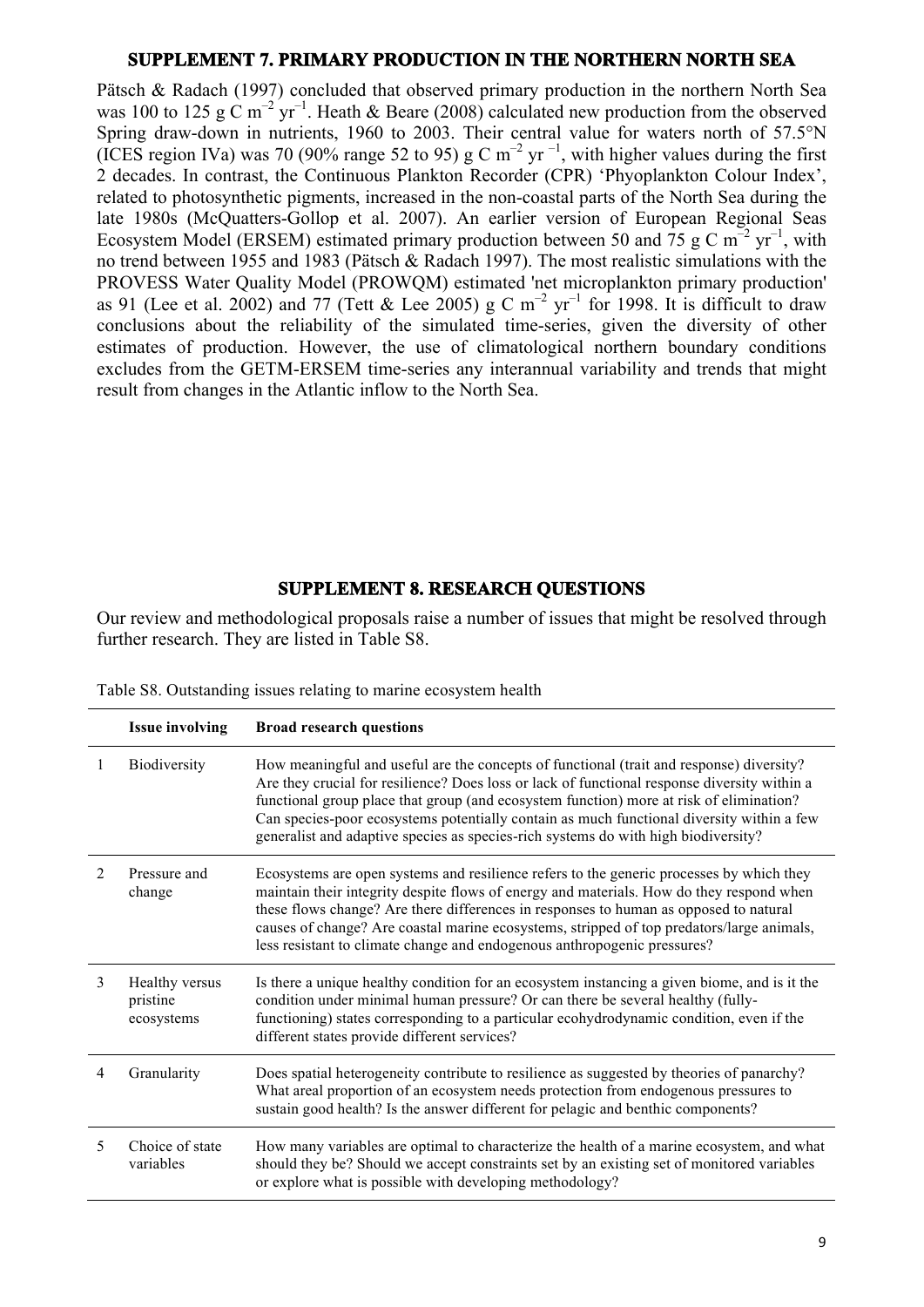| b  | Modelling                                  | Can the current generation of marine ecosystem models capture system properties relating<br>to resilience? Can current functional-group models correctly hindcast changes in coastal<br>ecosystems, and their variability, using observed changes in pressures as drivers?                                                            |
|----|--------------------------------------------|---------------------------------------------------------------------------------------------------------------------------------------------------------------------------------------------------------------------------------------------------------------------------------------------------------------------------------------|
|    | Variability in<br>time                     | How best to observe temporal variability in ecosystems and distinguish between (1) 'noise',<br>(2) recurrent seasonal or successional changes that are part of ecosystem organization, (3)<br>variability that might be used as a proxy for (inverse) resilience (4) long-term trends due to<br>anthropogenic and natural causes?     |
| 8  | Social attitudes<br>to ecosystem<br>change | Can a theory of ecosystem health be based solely in natural science or must it inevitably be<br>influenced by social norms (i.e. by what a society wishes for and from the sea)?                                                                                                                                                      |
| 9  | Management                                 | How can theories of health support the ecosystem approach to the management of human<br>use of marine services? How can these theories be used to manage pressures and thus avoid<br>irreversible changes to ecosystems and their services? Should the aim be to optimize<br>ecosystem services or reduce risks e.g. of regime shift? |
| 10 | Indicators of<br>health                    | What are the proper combinatorial rules for multi-indicator (multi-metric) systems? If a<br>state space approach with orthogonal, self-standardized axes, provides such rules<br>automatically, what is the best way to measure 'distance travelled' in state space?                                                                  |

# **SUPPLEMENT 9. LITERATURE CITED**

- Batten SD, Clark R, Flinkman J, Hays G and others (2003a) CPR sampling: the technical background, material and methods, consistency and comparability. Prog Oceanogr 58:193–215
- Batten SD, Walne AW, Edwards M, Groom SB (2003b) Phytoplankton biomass from continuous plankton recorder data: an assessment of the phytoplankton colour index. J Plankton Res 25:697–702
- Bayne BL, Hawkins AJS, Navarro E (1987) Feeding and digestion by the mussel *Mytilus edulis* L. (Bivalvia: Mollusca) in mixtures of silt and algal cells at low concentrations. J Exp Mar Biol Ecol 111:1–22
- Borja A, Franco J, Pérez V (2000) A Marine Biotic Index to establish the ecological quality of soft-bottom benthos within European estuarine and coastal environments. Mar Pollut Bull 40:1100–1114
- Borja Á, Dauer DM, Elliott M, Simenstad CA (2010) Medium- and long-term recovery of estuarine and coastal ecosystems: patterns, rates and restoration effectiveness. Estuar Coast 33:1249–1260
- Borja Á, Barbone E, Basset A, Borgersen G and others (2011) Response of single benthic metrics and multi-metric methods to anthropogenic pressure gradients, in five distinct European coastal and transitional ecosystems. Mar Pollut Bull 62:499–513
- Charnock H, Dyer KR, Huthnance JM, Liss PS, Simpson JH, Tett PB (eds) (1994) Understanding the North Sea system, Chapman & Hall, London
- Colebrook JM (1960) Continuous Plankton Records: methods of analysis, 1950–1959. Bull Mar Ecol 5:51–64
- COM (2010) Commission Decision of 1 September 2010 on criteria and methodological standards on good environmental status of marine waters (2010/477/EU). Official Journal of the European Union L232:14–24
- Costanza R (1992) Towards an operational definition of health. In: Costanza R, Norton B, Haskell BD (eds) Ecosystem health: new goals for environmental management. Island Press, Washington, DC, p 239–256
- Curtin TB, Crimmins DM, Curcio J, Benjamin M, Roper C (2005) Autonomous underwater vehicles: trends and transformations. Mar Technol Soc J 39:65–74
- EC (2000) Directive 2000/60/EC of the European Parliament and of the Council of 23 October 2000 establishing a framework for community action in the field of water policy. Official Journal of the European Union L327:1–73
- EC (2008) Directive 2008/56/EC of the European Parliament and of the Council of 17 June 2008 establishing a framework for community action in the field of marine environmental policy (Marine Strategy Framework Directive). Official Journal of the European Union L164:19–40
- Edwards M, Beaugrand G, Hays GC, Koslow JA, Richardson AJ (2010) Multi-decadal oceanic ecological datasets and their application in marine policy and management. Trends Ecol Evol 25:602–610
- Elliott M (2011) Marine science and management means tackling exogenic unmanaged pressures and endogenic managed pressures—a numbered guide. Mar Pollut Bull 62:651–655
- Elliott M, Burdon D, Hemingway KL, Apitz SE (2007) Estuarine, coastal and marine ecosystem restoration: confusing management and science—a revision of concepts. Estuar Coast Shelf Sci 74:349–366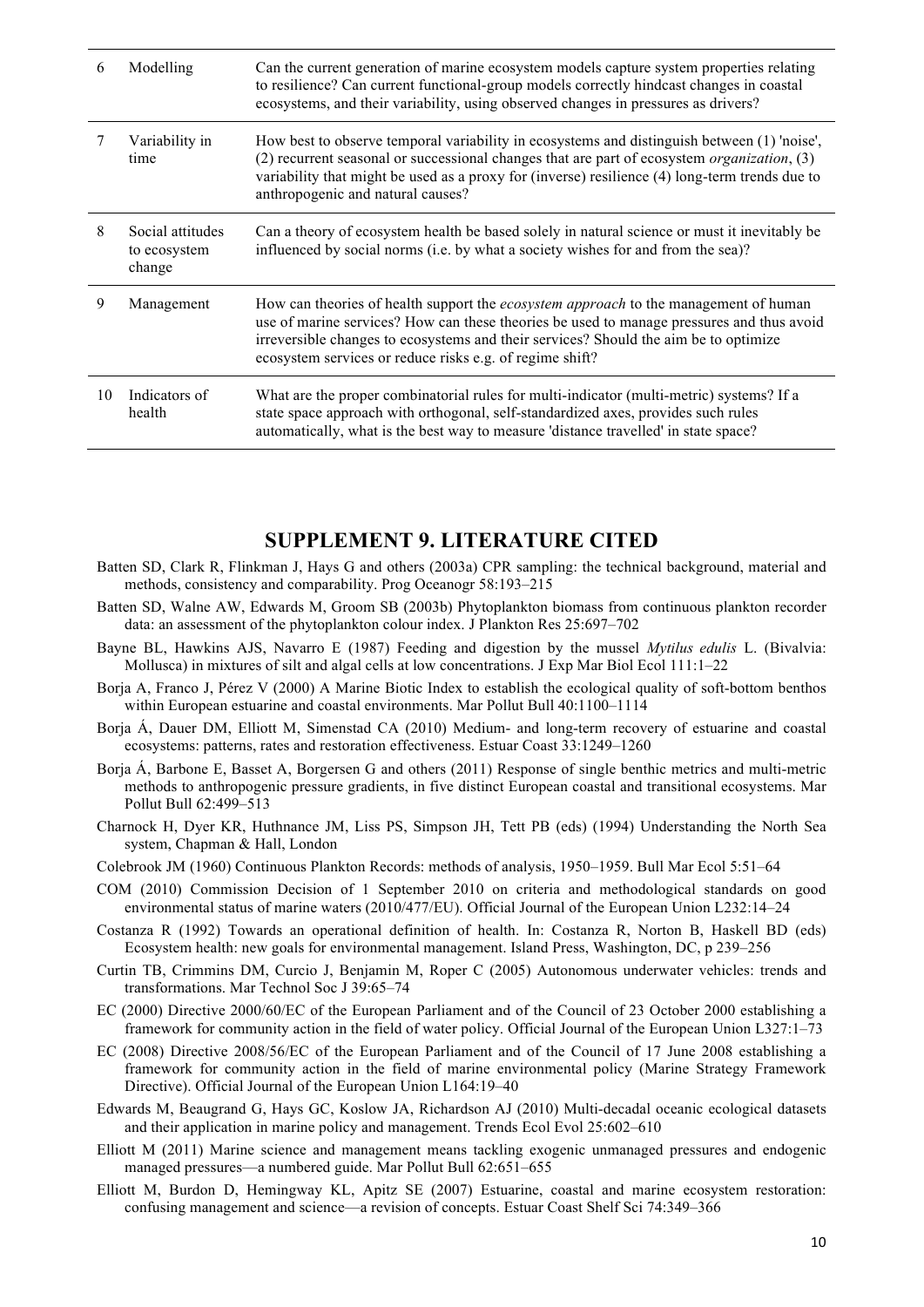- Glémarec M, Hily C (1981) Perturbations apportées à la macrofaune benthique de la baie de Concarneau par les effluents urbains et portuaires. Acta Oecol 2:139–150
- Gowen RJ, Tett P, Smayda TJ (2012) Phytoplankton and the balance of nature: an opinion. Estuar Coast Shelf Sci 113:317–323
- Grall J, Glémarec M (1997) Using biotic indices to estimate macrobenthic community perturbations in the Bay of Brest. Estuar Coast Shelf Sci 44(Suppl 1):43–53

Gray JS, Elliott M (2009) Ecology of marine sediments: science to management. Oxford University Press, Oxford

Harding LE (1992) Measures of marine environmental quality. Mar Pollut Bull 25:23–27

- Harris R (2010) Introduction: The L4 time-series: the first 20 years. J Plankton Res 32:577–583
- Heath MR, Speirs DC (2012) Changes in species diversity and size composition in the Firth of Clyde demersal fish community (1927–2009). Proc Biol Sci 279:543–552
- Heath MR, Beare DJ (2008) New primary production in northwest European shelf seas, 1960–2003. Mar Ecol Prog Ser 363:183–203
- Herman LM, Pack AA, Rose K, Craig A, Herman EYK, Hakala S, Milette A (2011) Resightings of humpback whales in Hawaiian waters over spans of  $10-32$  years: site fidelity, sex ratios, calving rates, female demographics, and the dynamics of social and behavioral roles of individuals. Mar Mamm Sci 27:736–768
- Holligan PM, Aarup T, Groom SB (1989) The North Sea: satellite colour atlas. Cont Shelf Res 9:667–765
- Holling CS (1986) The resilience of terrestrial ecosystems; local surprise and global change. In: Clark WC, Munn RE (eds) Sustainable development of the biosphere. Cambridge University Press, Cambridge, p 292–317
- Hooper DU, Chapin FS, Ewel JJ, Hector A and others (2005) Effects of biodiversity on ecosystem functioning: a consensus of current knowledge. Ecol Monogr 75:3–35
- IOC (2007) National ocean policy. The basic texts from: Australia, Brazil, Canada, China, Colombia, Japan, Norway, Portugal, Russian Federation, United States of America. Intergovernmental Oceanographic Commission, Report No. 75, UNESCO, Paris
- Künitzer A, Basford D, Craeymeersch JA, Dewarumez JM and others (1992) The benthic infauna of the North Sea: species distribution and assemblages. ICES J Mar Sci 49:127–143
- Lee JY, Tett P, Jones K, Jones S, Luyten P, Smith C, Wild-Allen K (2002) The PROWQM physical-biological model with benthic-pelagic coupling applied to the northern North Sea. J Sea Res 48:28–331
- McLusky DS, Elliott M (2004) The estuarine ecosystem; ecology, threats and management, 3rd edn. Oxford University Press, Oxford
- McQuatters-Gollop A, Vermaat JE (2011) Covariance among North Sea ecosystem state indicators during the past 50 years—Contrasts between coastal and open waters. J Sea Res 65:284–292
- McQuatters-Gollop A, Raitsos DE, Edwards M, Pradhan Y, Mee LD, Lavender SJ, Attrill MJ (2007) A long-term chlorophyll data set reveals regime shift in North Sea phytoplankton biomass unconnected to nutrient trends. Limnol Oceanogr 52:635–648
- Mills DK, Laane RWPM, Rees JM, van der Loeff MR and others (2003) Smartbuoy: A marine environmental monitoring buoy with a difference. In: Dahlin H, Flemming NC, Nittis K, Petersson SE (eds) Building the European capacity in operational oceanography. Proceedings of the 3rd International Conference on EuroGOOS. Elsevier, Amsterdam, p 311–316
- Muxika I, Borja Á, Bonne W (2005) The suitability of the marine biotic index (AMBI) to new impact sources along European coasts. Ecol Indic 5:19–31
- Odum EP (1969) The strategy of ecosystem development. Science 164:262–270
- Odum EP (1971) Fundamentals of ecology, 3rd ed. WB Saunders, Philadelphia, PA
- Odum EP (1985) Trends expected in stressed ecosystems. Bioscience 35:419–422
- Pätsch J, Radach G (1997) Long-term simulation of the eutrophication of the North Sea: temporal development of nutrients, chlorophyll and primary production in comparison to observations. J Sea Res 38:275–310
- Parry R (2009) Ancient ethical theory. In: Zalta EN (ed) The Stanford encyclopedia of philosophy (Fall 2009 edn). http://plato.stanford.edu/archives /fall2009/entries/ethics-ancient/
- Pearson TH, Rosenberg R (1976) A comparative study of the effects on the marine environment of wastes from cellulose industries in Scotland and Sweden. Ambio 5:77–79
- Pearson TH, Rosenberg R (1978) Macrobenthic succession in relation to organic enrichment and pollution of the marine environment. Oceanogr Mar Biol Annu Rev 16:229–311
- Petersen W, Schroeder F, Bockelmann FD (2011) FerryBox: Application of continuous water quality observations along transects in the North Sea. Ocean Dyn 61:1541–1554
- Platt T, Sathyendranath S (2008) Ecological indicators for the pelagic zone of the ocean from remote sensing. Remote Sens Environ 112:3426–3436
- Platt T, Sathyendranath S, White GN, Fuentes-Yaco C, Zhai L, Devred E, Tang C (2010) Diagnostic properties of phytoplankton time series from remote sensing. Estuaries Coasts 33:428–439